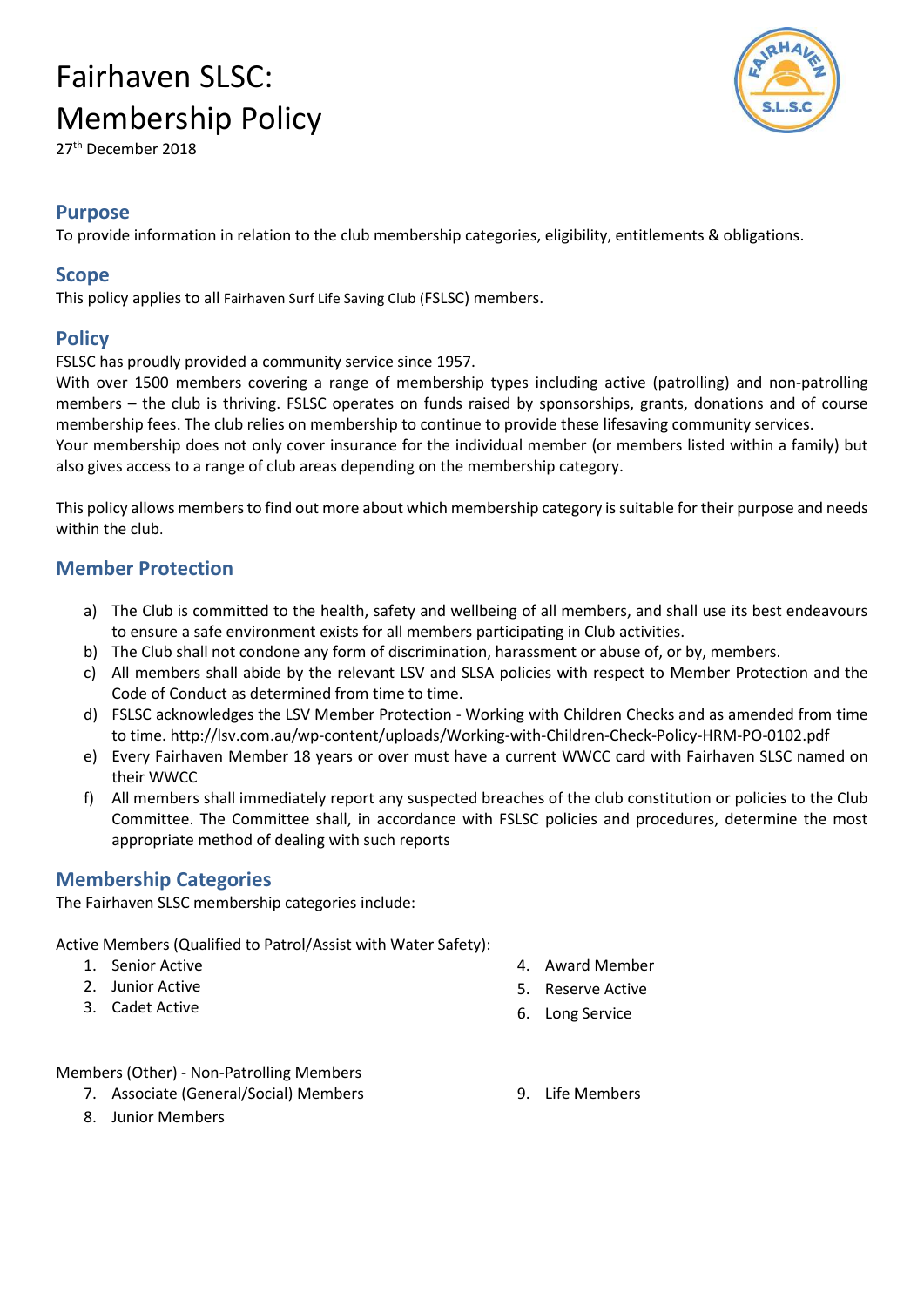

27th December 2018

- 1. SENIOR ACTIVE aged not less than EIGHTEEN (18) years at 30th September of membership year, must hold the Award of the Surf Bronze Medallion of the SLSA. The award must be current (New or requalified). Active members are required to do a minimum of 16 hours of rostered patrol. The bronze medallion must be requalified (at a Skills Maintenance session) every 12 months.
- 2. JUNIOR ACTIVE- aged 15-17 years, and must be holders of the Surf Bronze Medallion (Public Safety and Aquatic Rescue). The award must be current (New or requalified). Active members are required to do a minimum of 16 hours of rostered patrol. The Bronze must be requalified (at a Skills Maintenance session) every 12 months).
- 3. CADET ACTIVE aged 13-14 years and must be holders of the Surf Life Saving Certificates (SRC). The award must be current (New or requalified). The SRC must be requalified (at a Skills Maintenance session) every 12 months or until the holder has acquired the Bronze Medallion Award (which is also requalified annually).
- 4. AWARD MEMBER aged 18 years and over, and being a holder of SLSA certificates or Certificates accepted by LSV. Certificates may include: Surf Rescue Certificate, Radio award/s, Resuscitation Certificate, Advanced Resuscitation Certificate or First Aid Certificate (or equivalent). This award may also include current bronze medallion holders who do not wish to be rostered on patrols but are able to help on occasion and/or with water safety. Award Members may be called upon to perform patrol and/or other club obligations within the ability of their qualifications from time to time.
- 5. RESERVE ACTIVE may be appointed by the Committee from Active Members who have completed 7 or more years of satisfactory patrol service as Club Members. Reserve Active Members shall be required to perform Patrol duties as specified by LSV. Reserve Active members must hold the Surf Bronze Medallion (Public Safety and Aquatic Rescue) Award of SLSA. The award must be current (requalified). The bronze medallion must be requalified (at a Skills Maintenance session) every 12 months. The Qualifying period of all satisfactory service may be varied under special circumstances or for any special reasons deemed satisfactory by the Committee at its sole discretion in each case. Written applications for Reserve Service membership will be considered by the Committee for recommendation.
- 6. LONG SERVICE may be appointed by the Committee from Active Members or Reserve Active Members and shall have completed 10 or more years of satisfactory service as Club members. Long Service Members shall be exempt from Patrol duties at the sole pleasure of the Committee. Long Service members must hold the Surf Bronze Medallion (Public Safety and Aquatic Rescue) Award of SLSA. The award must be current (requalified). The bronze medallion must be requalified (at a Skills Maintenance session) every 12 months. The Qualifying period of all satisfactory service may be varied under special circumstances or for any special reasons deemed satisfactory by the Committee at its sole discretion in each case. Written applications for Long Service membership will be considered by the Committee for recommendation.
- 7. ASSOCIATE (GENERAL/SOCIAL) aged not less than EIGHTEEN (18) YEARS at 30th September of membership year.
- 8. JUNIOR MEMBERS (Nippers) aged 5 (by 30 September leading into the season) to 12 years. The prime function of these members is to learn the "do's and don'ts" of the water and to familiarise themselves with the workings of the surf lifesaving movement. Membership is within the family/general category. The member must be associated to one or two guardians via a family group and these guardians must be also current (paid) members for the season.
- 9. LIFE MEMBERS may be appointed by the Committee from among such persons as shall have rendered distinguished and long services to the Club and its Members in accordance with the Life Member By-Law.

#### Family Membership Group

A family membership fee option is available - This is restricted to TWO adult members, Active or Associate (Social/General) Members and their children aged between 5 and 17 years (by 30 September leading into the season). Anyone purchasing a family membership please note that this does not guarantee Nippers enrolment. You must enrol for Nippers during the Nippers Registration Month (October) using your membership receipt number showing appropriate fee payment. Family Membership does not include U14 SRC course fee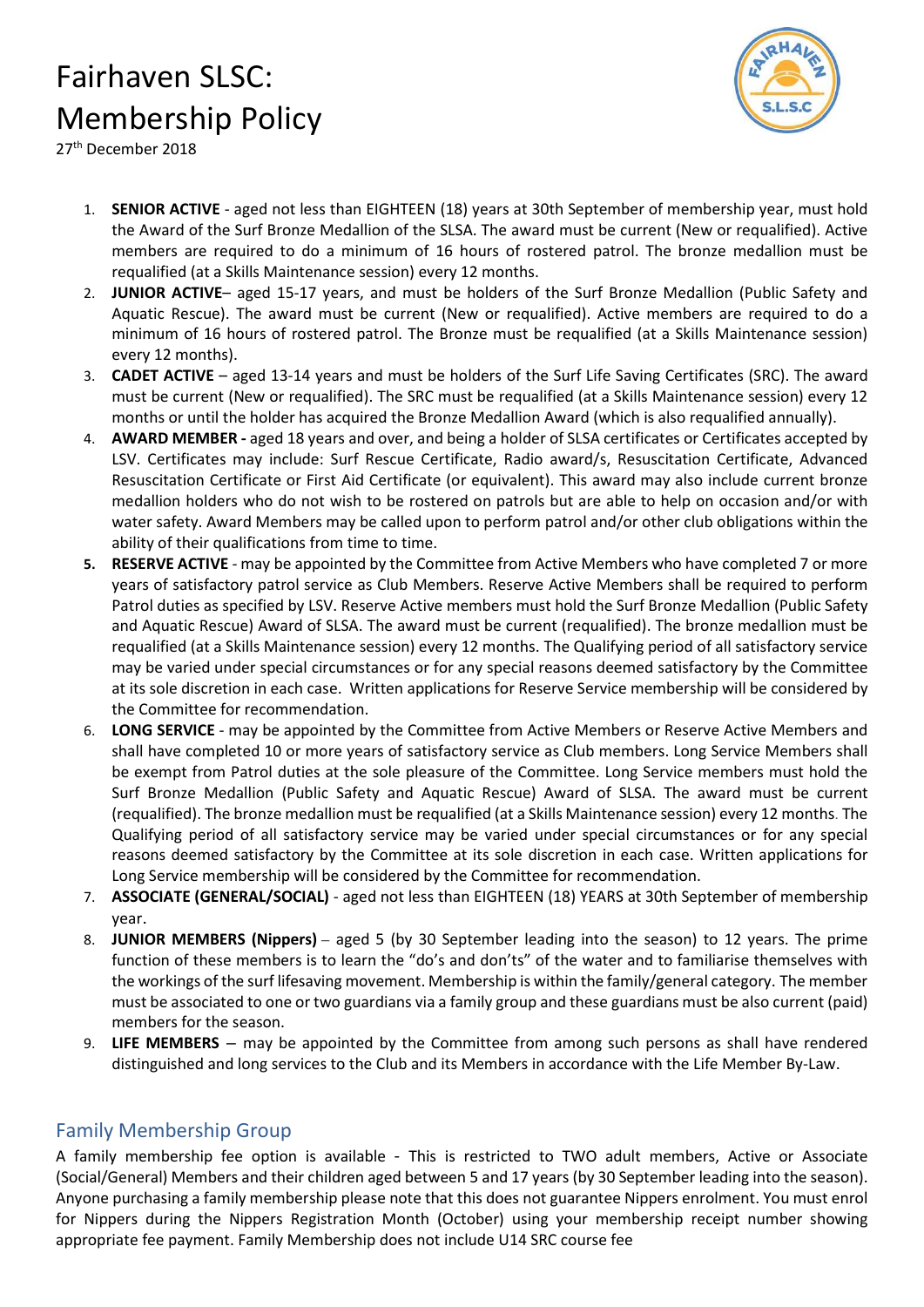27<sup>th</sup> December 2018



### Restriction on Membership

In relation to membership restriction the following shall apply: -

- a) A suspended or expelled member of FSLSC shall not knowingly apply to join another Life Saving Club or Associate Member nor shall FSLSC knowingly admit, accept or retain in membership any past or present member of any other club who is indebted to in any way, or is currently suspended or expelled from any club.
- b) FSLSC shall immediately provide LSV with the names and addresses of members who have been expelled or had their membership suspended (for a minimum of 3 months) and such information, including the period of suspension shall be set out in a register provided for that purpose.
- c) Should a member of more than one Life Saving Club be suspended or expelled by any club they shall not be allowed to compete in FSLSC competition for any other club of which they are a member or in any other LSV or SLSA competition under FSLSC competition rights, while under suspension or expulsion.
- d) Any dispute/s shall be referred to Life Saving Victoria.